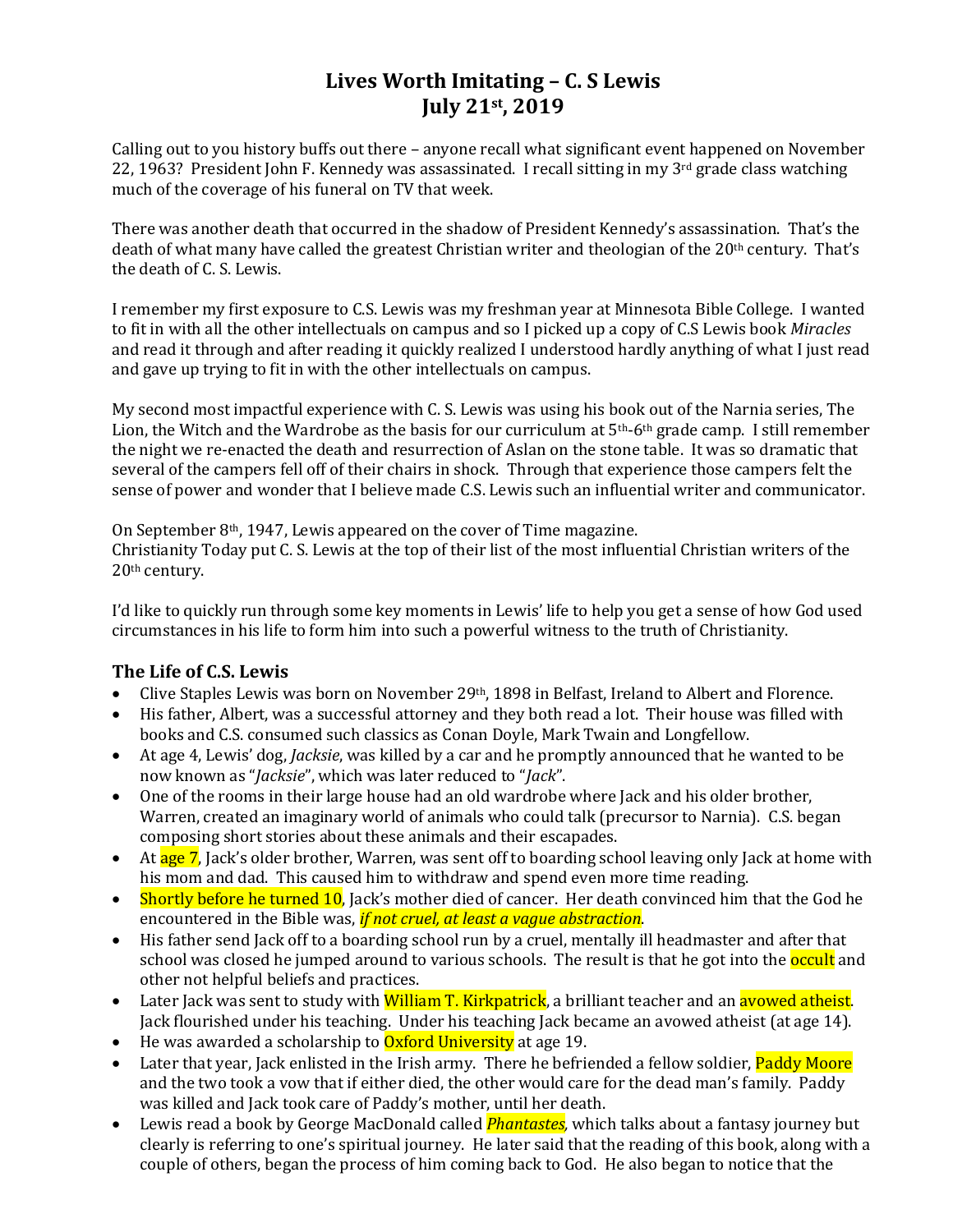writers he most respected were Christians. In 1929, at age 31, alone in his room, he admitted that God is God. He later describes that night, "*On that night, I was perhaps, the most dejected and reluctant convert in all England*." It's hard to admit you're wrong.

- About 2 years later, C.S. Lewis became a Christian, largely from talks with Hugo Dyson and J.R.R. Tolkein.
- He began to teach at Magdalen College and became an enormously popular lecturer.
- During the Second World War he was invited to give a series of talks over BBC radio about Christianity. These talks were later put into a book form called *Mere Christianity*. This book was voted the best book of the 20<sup>th</sup> century by Christianity Today in 2000.
- 1940 he wrote "*The Problem of Pain"* and 1943 "*The Screwtape Letters*"
- "*The Lion, the Witch, and the Wardrobe*" published in 1950 (1st of 7 stories in The Chronicles of Narnia). This allowed him to reach a whole new audience. He received hundreds of letters from fans and answered every one.
- Later in March, 1957, (at age 59), Lewis married a fan, <mark>Joy Gresham</mark>, who was a non-practicing Jew and a former atheist. But she became a believer largely because of reading Lewis' books. When they were married, Lewis prayed for her healing and miraculously, the cancer went into remission for almost 3 years before her death in 1960. Lewis writes about the powerful impact her death had on him in "*A Grief Observed*".

• Lewis died in his home on November 22, 1963, the day that President Kennedy was assassinated. One person, who knew him well, described his life as, "*He was the most thoroughly converted man I have ever known.*"

I believe that during my time preaching, I've likely quoted C.S. Lewis more than anyone else (and I doubt I'm the only preacher that's true of). Why? Because he had an incredibly keen intellect and yet from everything I've read, he was still quite a **humble man** who **enjoyed life fully**. He once described himself to a young admirer this way: *"I'm a tall, fat, rather bald, red-faced, double-chinned, black-haired man who has a deep voice and wear glasses for reading."* I've read that his clothes were often wrinkly his jackets were very well worn with food stains on them and his shoes were often very scuffed up.

He was very generous. When his books became best sellers, he began to bring in a lot of money personally. He could have easily enjoyed it and lived quite well, but instead he established a charitable fund for these earnings and gave away 80% of what came in to support impoverished families, he underwrote education fees for orphans and poor seminarians as well as various charities and church ministries.

Once he became a follower of Christ he was all in. In fact he often received criticism from other Christians for his deep commitment to following Christ in every area of his life and for unashamedly preaching, teaching and writing about his faith in Christ.

#### **Quotes from C.S. Lewis:**

- *"If we find ourselves with a desire that nothing in this world can satisfy, the most probable explanation is that we were made for another world."* **Mere Christianity** Lewis is describing this deep aching in your soul for satisfaction that nothing in this world can fill.
- "*The Christian does not think God will love us because we are good, but that God will make us good because He loves us."* God's love for you is not based on what your level of "goodness" before God. God loves you just the way you are, but He loves you too much to leave you there. He invites you into a life where He works from the inside out making you into the person He created you to be and awakens to you His plan for your life that He's equipped you to live.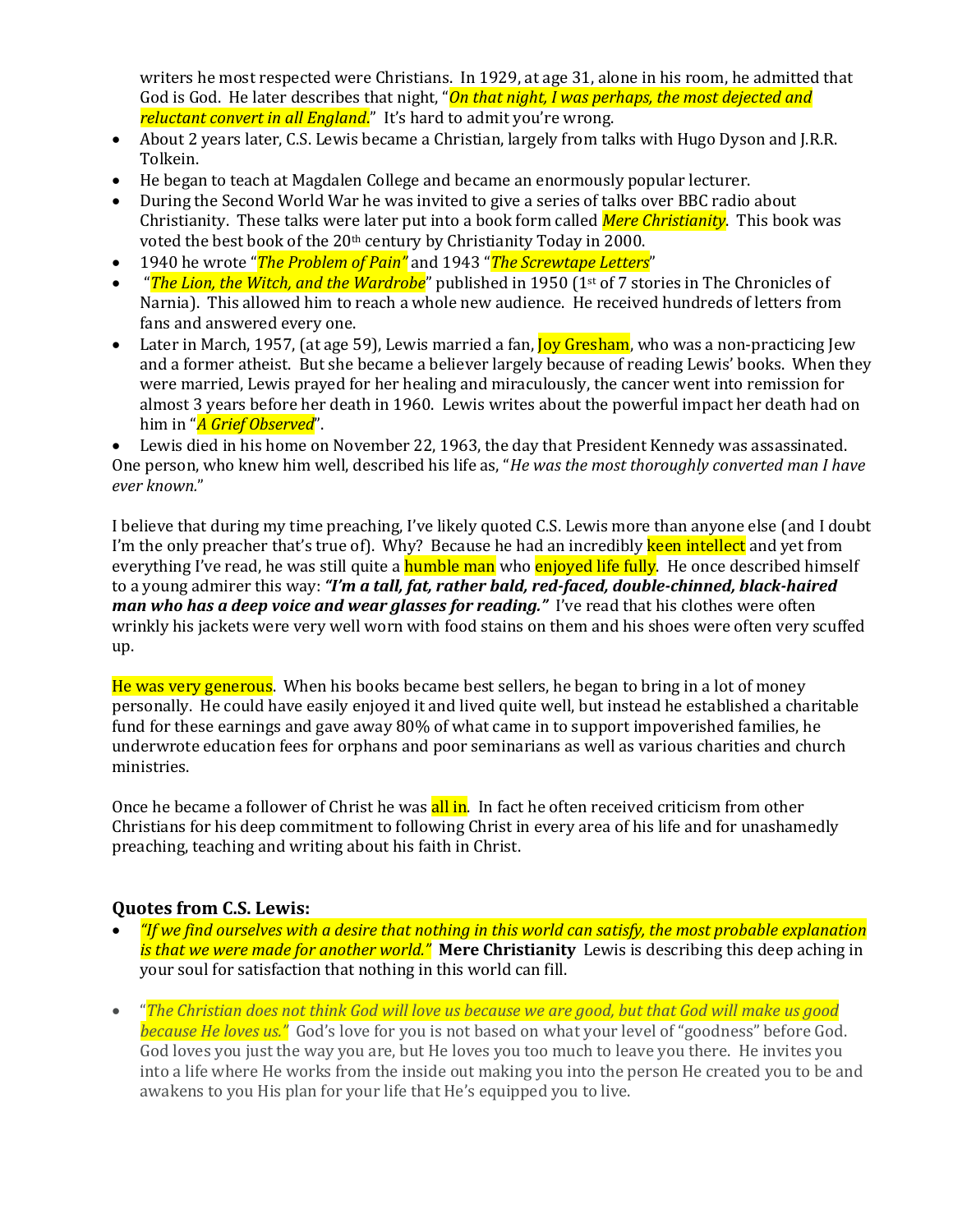- *"It would seem that Our Lord finds our desires not too strong, but too weak. We are halfhearted creatures, fooling about with drink and sex and ambition when infinite joy is offered us, like an ignorant child who wants to go on making mud pies in a slum because he cannot imagine what is meant by the offer of a holiday at the sea. We are far too easily pleased."* **The Weight of Glory** Often in the Old Testament God asks why the Israelites and also us choose to satisfy ourselves with things that fail us repeatedly. **Jeremiah 2:13 (NIV)** *"My people have committed two sins: They have forsaken me, the spring of living water, and have dug their own cisterns, broken cisterns that cannot hold water.*
- *"There are only two kinds of people in the end: those who say to God, "Thy will be done," and those to whom God says, in the end, "Thy will be done." All that are in Hell, choose it."* **The Great Divorce** This counters the argument that asks, "How could an all loving God send anyone to Hell forever. Lewis understood that God puts the choice to each of us as to where we want to spend eternity. If you don't want God or believe in God, then He's not going to force you to spend eternity with Him. He's going to honor that choice.
- *The safest road to hell is the gradual one – the gentle slope, soft underfoot, without sudden turnings, without milestones, without signposts."* **The Screwtape Letters** Satan is described in Scripture as masquerading around as an angel of light. He doesn't come right out and attack you and tries to beat you into submission. He's much more subtle than that. He's like a fisherman who tries various types of bait until he finds one you will bite on. Satan wants to lure you into a sense of complacency in your walk with the Lord. Because if he can get you to be comfortable of complacent in your walk then you become no threat to him and his kingdom and agenda here on earth and in your life.
- *"I think we delight to praise what we enjoy because the praise not merely expresses but completes the enjoyment; it is its appointed consummation."* This afternoon over 20 guys are going to be going to the Twins game together. And if they win, it's going to be a great celebration that will be enriched because we have each other to high five and celebrate together. And that's what Lewis is describing worship as. When we're really excited about someone or something we just have to let it out in some form. And worship is that activity we use to express our love and appreciation for God.
- "*True humility is not thinking less of yourself; it is thinking of yourself less.*" That's huge. You don't have to constantly put yourself down to be right before God. God created you as His amazing son or daughter and we ought to relish in that. But the real child of God, as they appreciate who they are, are filled up and freed up to do the same for others. To reach out to others out of fullness to encourage them. **Philippians 2:3-4 (NIV)** *Do nothing out of selfish ambition or vain conceit. Rather, in humility value others above yourselves, not looking to your own interests but each of you to the interests of the others.*
- "*My argument against God was that the universe seemed so cruel and unjust. But how had I got this idea of just and unjust? A man does not call a line crooked unless he has some idea of a straight line. What was I comparing this universe with when I called it unjust?"* When Lewis' dog and mother died, he turned his back on God, because why would God allow such tragedies in the world. God seemed unfair. And yet, he later it dawned on him that somewhere he'd got this sense of fairness. Where did that come from except from an outside source – God Himself. It's your moral conscience that makes you realize when you see a tragedy that this isn't right. But where did you get that sense of right and wrong from? Lewis attributes it to God.
- *"I am trying here to prevent anyone saying the really foolish thing that people often say about Him: I'm ready to accept Jesus as a great moral teacher, but I don't accept his claim to be God. That is the one thing we must not say. A man who was merely a man and said the sort of things Jesus said would not be a great moral teacher. He would either be a lunatic — on the level with the man who says he is a poached egg — or else he would be the Devil of Hell. You must make your choice. Either this man was, and is, the Son of God, or else a madman or something worse. You can shut him up for a fool, you can*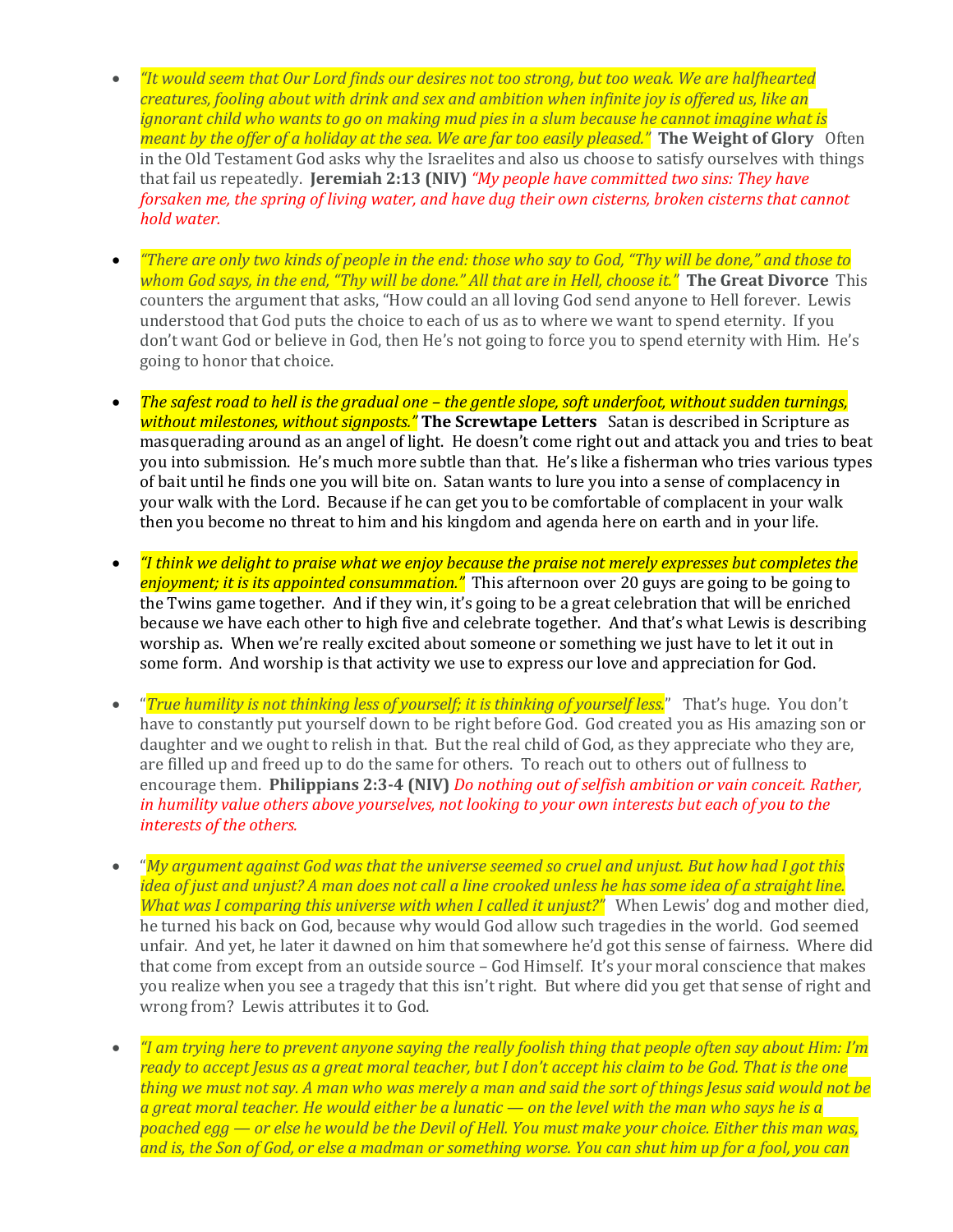*spit at him and kill him as a demon or you can fall at his feet and call him Lord and God, but let us not come with any patronizing nonsense about his being a great human teacher. He has not left that open to us. He did not intend to."* ― ., *Mere Christianity* Who is Jesus to you? He's pointing out here that Jesus never left the option of us accepting him as anything other than Lord and God.

This sermon series is about looking at Christians in history that are great examples for us to imitate. What can we imitate about C.S. Lewis. Not many of us will be great apologists for the Christian faith, nor successful writers, or college professors. So what's our takeaway from the life of C.S. Lewis that we can apply to our lives? I'm going to close with a quote from John Piper in his takeaway of the impact of C.S. Lewis.

"*Lewis captured the wonder of the world. He just looked at the world and said, "Isn't that amazing?" Look. He simply looked at the two great books of God – the Bible and the world – and he taught us the sheer wonder of the thisness."* **John Piper**

I would encourage you to get one of Lewis' books and read it and begin to think deeply about God and the world and your interaction with both of them. And wake up every morning prepared to allow God to wow you with who He is and what He wants to do for you and in you and through you. Live a daily life of wonder.